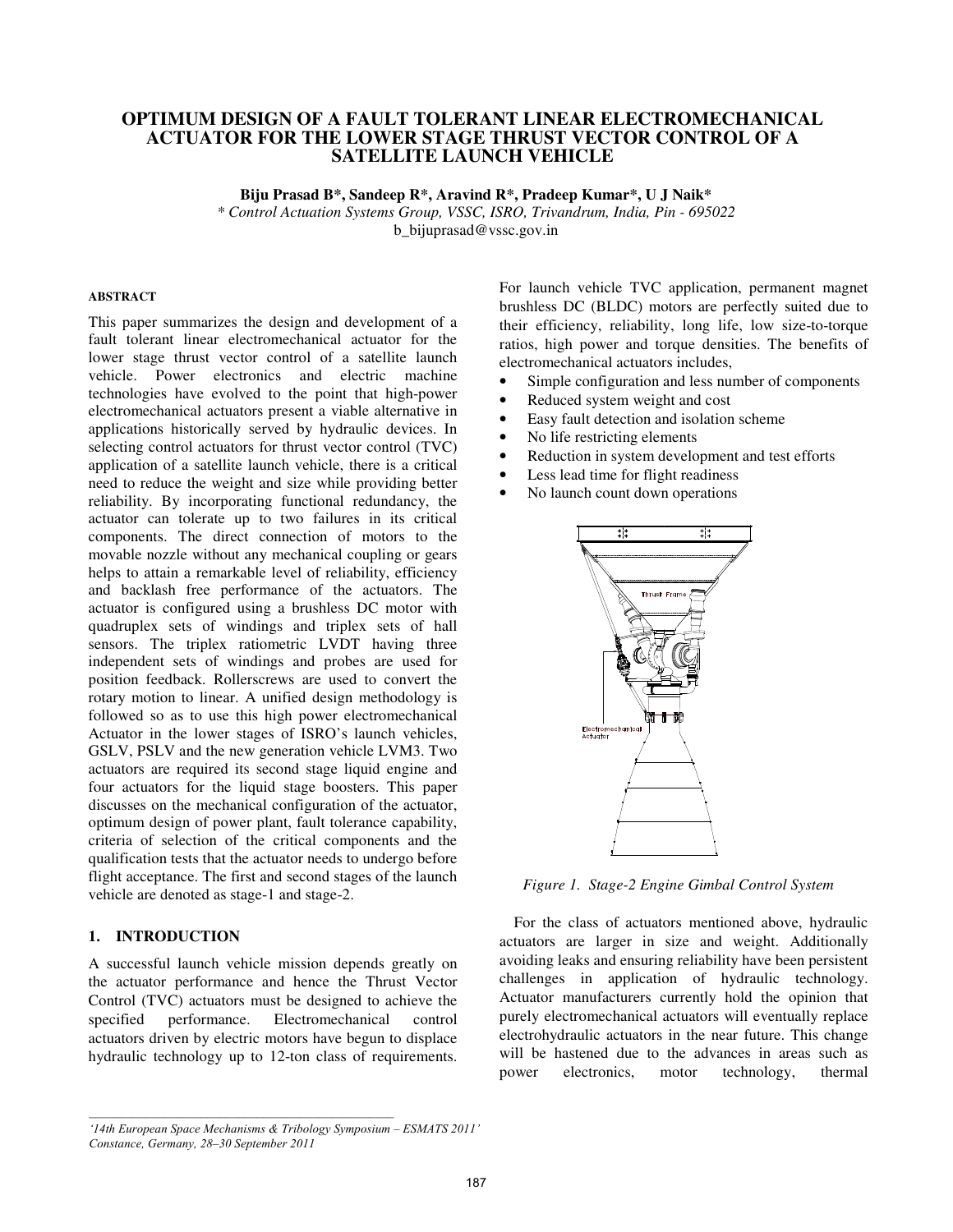management, fault detection isolation and recovery techniques and high energy batteries.

New satellite launch vehicles such as Vega of ESA and HII-A of NASDA are configured with electromechanical actuators in all its stages. This not only reduces the sub system cost but also increases the throughput capability of the actuator production agency which is a significant factor to be considered from the commercial angle.

## **2. CONFIGURATION**

The actuator configuration shown in Fig. 2 consists of a frameless 3-phase brushless DC torque motor with its hollow rotor keyed to the nut of the rollerscrew mechanism.



*Figure 2. Stage-2 EGC Electromechanical Actuator* 

The rollerscrew mechanism converts the rotary motion to linear motion with the help of keys provided at the end of screw as shown in the Fig. 3. Four keys are provided for redundancy purpose. It also reduces the wear rate as compared to a single key of the same size. The rollerscrew shaft is made hollow to accommodate the LVDT which acts as a linear position feedback sensor. The rotating elements of the actuator, mainly the rollerscrew nut and the rotor assembly are supported by two angular contact ball bearings.



*Figure 3. Planetary double nut Rollerscrew* 

The housing and covers of the actuator are made of high strength aluminium alloy inorder to keep the actuator weight on the lower side, without compromising on strength. It also acts as a good thermal mass for the internal heat generated in the motor windings. All aluminium parts are black anodized for better corrosion and wear resistance. Lubrication is provided to the moving parts by aerospace quality grease complying with MIL-G-25013E standard.



*Figure 4. Rotary to linear conversion keys* 

# **3. FAULT TOLERANCE**

Fault-tolerant operation in the presence of actuator faults requires some form of redundancy in the critical elements such as electric motor and position feedback sensors. The guidelines followed for the design of fault tolerant actuator are as follows.

- Actuator should be able to tolerate at least two failures
- It should meet the mission specified bandwidth requirement even with one failure.
- Incase of two or three winding failures, the actuator should be able to work with reduced bandwidth.

### **3.1 BLDC Motor**

Conventional approach for incorporating redundancy includes usage of multiple motors driving a rollerscrew through a set of gears and pinions. The primary concern regarding the reliability of electromechanical actuator systems is the probability of a jam or structural failure in the gearbox [1]. Hence it is desirable to obtain the required redundancy with a multi-channel motor, which can electromagnetically sum the torque of the individual channels on a single rotor [2]. A customized motor with a single samarium cobalt permanent magnet rotor with four separate three phase windings arrayed in individual stator quadrants around the periphery was found to be the ideal choice. Similar motors were successfully demonstrated for efficiencies above the specified minimum value of 90% [2]. Such a motor was developed with four independent sets of hall sensors for redundancy. Fault detection of torque motor coils and power amplifier can be done by cross comparison of coil currents. In case of deviation beyond a threshold value, the failed coil can be identified and isolated since it offers a drag torque due to the generator effect [3]. Three hall sensors are required for the commutation of each three phase channel. Triplex sets of hall sensors are used for redundancy purpose. Hall sensor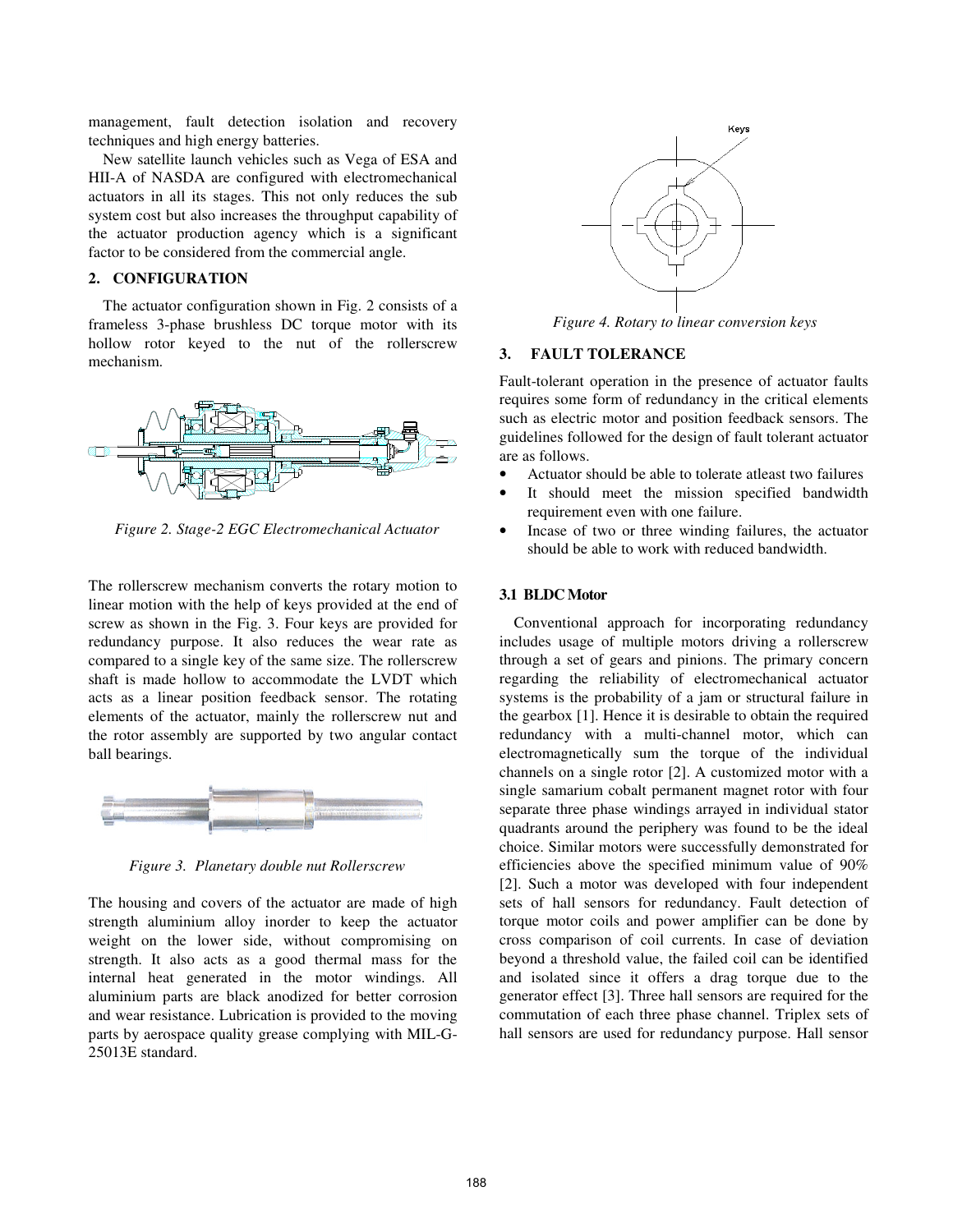

*Figure 5. Quadruplex redundant BLDC torque motor* 

failure can be identified through comparison of system position command with system response.

## **3.2 LVDT**

Triplex redundant Linear Variable Differential Transformer (LVDT) is used as a position feedback sensor. The triplex ratiometric LVDT having three independent sets of windings and probes are attached to a common adaptor. Since the output of a ratiometric LVDT is a ratio between the differential and sum of the output voltages, they are insensitive to temperature variations. The output voltages of the two secondary windings of each channel which are independently available can be used for sum voltage monitoring for failure detection and isolation (FDI) purpose.



*Figure 6. Triplex redundant LVDT* 

#### **4. OPTIMUM DESIGN OF POWER PLANT**

The power source of actuator is battery which drives the BLDC torque motor. The motor torque and speed requirement corresponding to the actuator bandwidth requirement is to be computed for the selection of motor.

#### **4.1 Torque Estimation**

The actuation torque requirement is defined with respect to the gimbal point. The major load torques are inertial, viscous and coulomb friction, engine thrust offset, hose restraint and disturbance torque due to vehicle linear and lateral accelerations.

#### **4.1.1 Inertial Torque**

The mass moment of Inertia (M.I) of the engine and the M.I of motor reflected on the engine side contributes to the acceleration dependent inertial torque,

$$
T_i = (J_e + J_r)\ddot{\delta}
$$
 (1)

where the reflected M.I. of the rotor,  $J_m$  on the engine is,

$$
J_r = J_m \left(\frac{2\Pi L}{p}\right)^2 \tag{2}
$$

 $'L$  'is the actuator lever arm and'  $p$  'is the lead of the Rollerscrew,' $\delta$  'is the angular displacement of engine.

## **4.1.2 Friction Torque**

$$
T_f = B\dot{\delta} + |T_c| \tag{3}
$$

where *B* is the coefficient of viscous friction and  $T_c$  is the torque due to coulomb friction.

## **4.1.3 Engine Thrust Offset Torque**

The asymmetric engine results in the engine thrust offset torque,

$$
T_o = T\mathcal{E} \tag{4}
$$

where  $\mathcal E$  is the maximum expected engine thrust offset from the longitudinal axis of the vehicle and *T* the engine thrust.

### **4.1.4 Torque due to Hose Restraint**

$$
T_s = C\delta \tag{5}
$$

where  $C$  is the stiffness due to engine hose restraint.

## **4.1.5 Disturbance Torque**

 Disturbance torque due to vehicle linear and lateral acceleration is,

$$
T_d = M I_e \ddot{x} \delta - M \ddot{z} I_e \tag{6}
$$

where  $I_e$  is the distance between the gimbal joint and Centre of Gravity (C.G.) of the engine.

Total load torque is denoted by*T<sup>e</sup>* ,

$$
T_e = T_i + T_v + T_o + T_s + T_d \tag{7}
$$

Translating the total torque to the torque motor,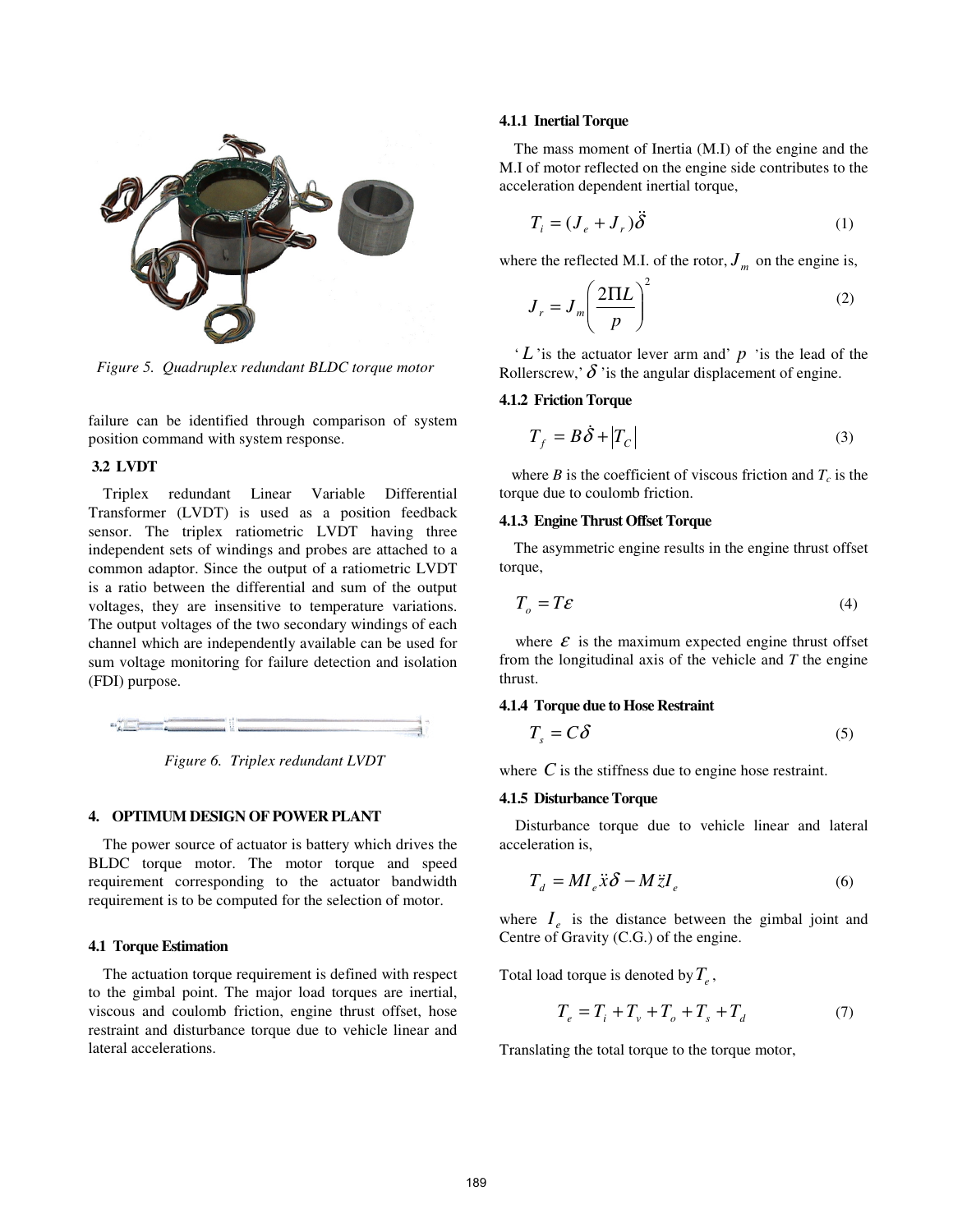$$
T_m = \frac{T_e}{n}
$$
 (8)

where *n* is the ratio of the motor speed to the engine speed.

$$
n = \frac{2 \Pi L}{p}
$$

### **4.2 Torque Motor Sizing**

The torque and speed requirement of torque motor corresponding to the bandwidth of 'f 'Hz has to be calculated for selecting the torque motor. For this purpose the load is assumed to move with a sinusoidal velocity at a frequency 'f' Hz corresponding to the bandwidth of the system and the variation of torque with respect to the velocity is computed. The angular position, velocity and acceleration of engine for the sinusoidal motion are,

$$
\delta = \delta_o + \delta_{\text{max}} \sin \omega t \tag{9}
$$

$$
\dot{\delta} = \delta_{\text{max}} \omega \cos \omega t \tag{10}
$$

$$
\ddot{\delta} = -\delta_{\text{max}} \omega^2 \sin \omega t \tag{11}
$$

where  $\delta$ <sub>o</sub> is the initial deflection of the engine,  $\delta$ <sub>max</sub> is the maximum deflection of the engine and  $\omega = 2\overrightarrow{\Pi}f$  is the angular frequency.

$$
\dot{\delta}_m = \dot{\delta} * n \tag{12}
$$

$$
T_m = 4
$$
  

$$
p/2\Pi L\{(J_e + J_r)\ddot{\delta} + B\dot{\delta} + C\delta + T\epsilon + MI_e \ddot{x}\delta - M\ddot{z}I_e\}
$$

Using the equations (12)  $\&$  (13), the torque and speed requirement is computed for a sinusoidal motion of the engine with 10% amplitude at a frequency of 4 Hz and a factor of safety of 1.2 in load torque. Out of the four quadrants, one giving the maximum load requirement is selected for determining the peak torque and speed requirement of the motor to be selected.

#### **4.3 Optimum lead of Rollerscrew**

Unlike in the case electrohydraulic actuators, the self inertia of the actuator is significant in electromechanical actuators. A virtual gear box exists between the actuator rotor and engine whose gear ratio is the ratio of actuator motor speed and the engine speed. As seen in (2), the actuator self inertia reflected on the engine side is inversely proportional to the square of the rollerscrew lead. Hence the motor torque and power requirement is optimized with respect to the lead of rollerscrew. Planetary, double nut type rollerscrews having a lead of 10 mm and without factory set preload is selected.



*Figure 7. Optimum lead of Rollerscrew* 

This gives the flexibility to set the desired amount of preload during the assembly. Too high a preload introduces the non linearity in the form of starting friction and too less a value releases the assembly set preload due to the differential expansion between the actuator body and the rotating elements. The starting friction is kept at a value less than 5% of the motor peak torque.

## **4.4 Optimum configuration of batteries**

Batteries are used as the power source for electromechanical actuators. Since they form a major proportion of the total system weight, optimum selection and configuration of batteries reduces the weight significantly. Silver Zinc batteries are selected primarily due to its heritage in using it for the launch vehicle program. For the thrust vector control of second stage of the launch vehicle, two actuators are used in the pitch and yaw axes of the vehicle. Out of the total eight three phase coils of the two actuators, each coil demands a peak current requirement of 25A. This can be achieved with a single 20 Ampere Hour (AH) or two 10 AH or four 5 AH or eight 3 AH batteries. The associated electrical harness should also be considered in evaluating the total system weight. Four 5 AH batteries were selected since both actuators will be left with three healthy coils in case of a battery failure thereby ensuring the required control performance.

(13)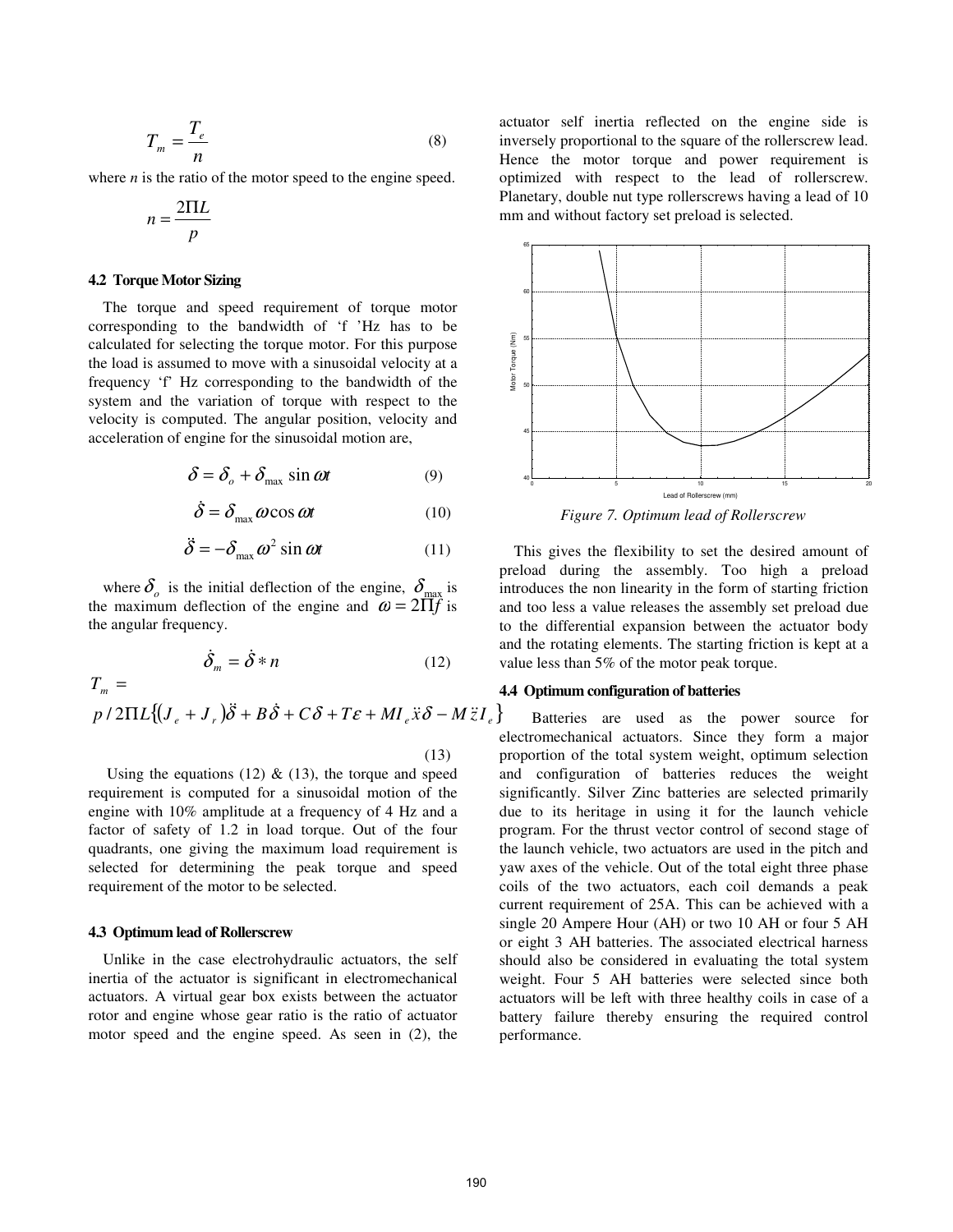

*Figure 8. Battery configuration for stage-2* 

For stage-1 EGC system four 10 AH batteries are required for the four actuators. Each battery energizes one coil of each actuator thus ensuring battery fault tolerance.

### **4.5 Specification of motor**

The no load speed of the brushless DC torque motor is directly proportional to supply voltage and the peak torque is directly proportional to winding current.



*Figure 9. Load Locus of motor for STAGE-1 EGC system*

Fig. 9 shows the motor torque and speed requirement of STAGE-1 EGC system for 10% sinusoidal input frequency of 4 Hz and a rollerscrew lead of 10 mm. Since the second stage engine needs lower deflection angle, its torque and speed demand is a subset of STAGE-1 EGC system. Hence the motor is selected for its adequacy for STAGE-1 EGC system. The criterion of actuator design is such that, it should be capable of delivering a 10% gain bandwidth of

4 Hz with only 3 windings energized. This is the condition, which exist if one coil fails. The no load speed of the motor is 800 rpm at 60 V and 1500 rpm at 110 V. The peak torque is 69 Nm @ 100A with all four coils energized. The torque capability drops down to 51.75 Nm with one coil failure and 34.5 Nm in case of two-coil failure. The 10% gain bandwidth is 3.5 Hz with 2 coils at 110 V. The power demand for stage-2 EGC system is 60V and 90A.

## **5. STRUCTURAL DESIGN MARGINS**

Since there is no redundancy in structural load bearing elements, the structural design margins were increased to a value more than two. Two rollerscrews with identical nuts and different screw length were developed for stage-2 and stage-1. The screw shaft is of 36 mm diameter and has dynamic load capacity of 68 kN and static load capacity of 121 kN. The threaded portion and rotary to linear conversion keys were surface hardened to 60 HRC to reduce wear. Wipers are provided at both ends of nut to prevent the entry of foreign particles. The angular contact ball bearings support the thrust load offered by the screw and the radial load offered by the rotating mass. Two bearings having a bore diameter of 65 mm are located at both ends of the nut. The dynamic load capacity of the bearing is 60 kN and the static load capacity is 197 kN. Thus, design margins are kept above the minimum requirement of 2.

All the major housings and covers are made of high strength aluminium alloys. Finite element analysis of all structural load bearing members ensured that the margins were above 3. The actuator is attached to the stage by rod end bearing on one side and a fork on the other end. The interface joints between the housings are fastened with 12.9 property class fasteners. Design margins for the interface are above 2. The overall stiffness of the actuator was estimated as 103118N/mm.



*Figure 10. Stress distribution in fork*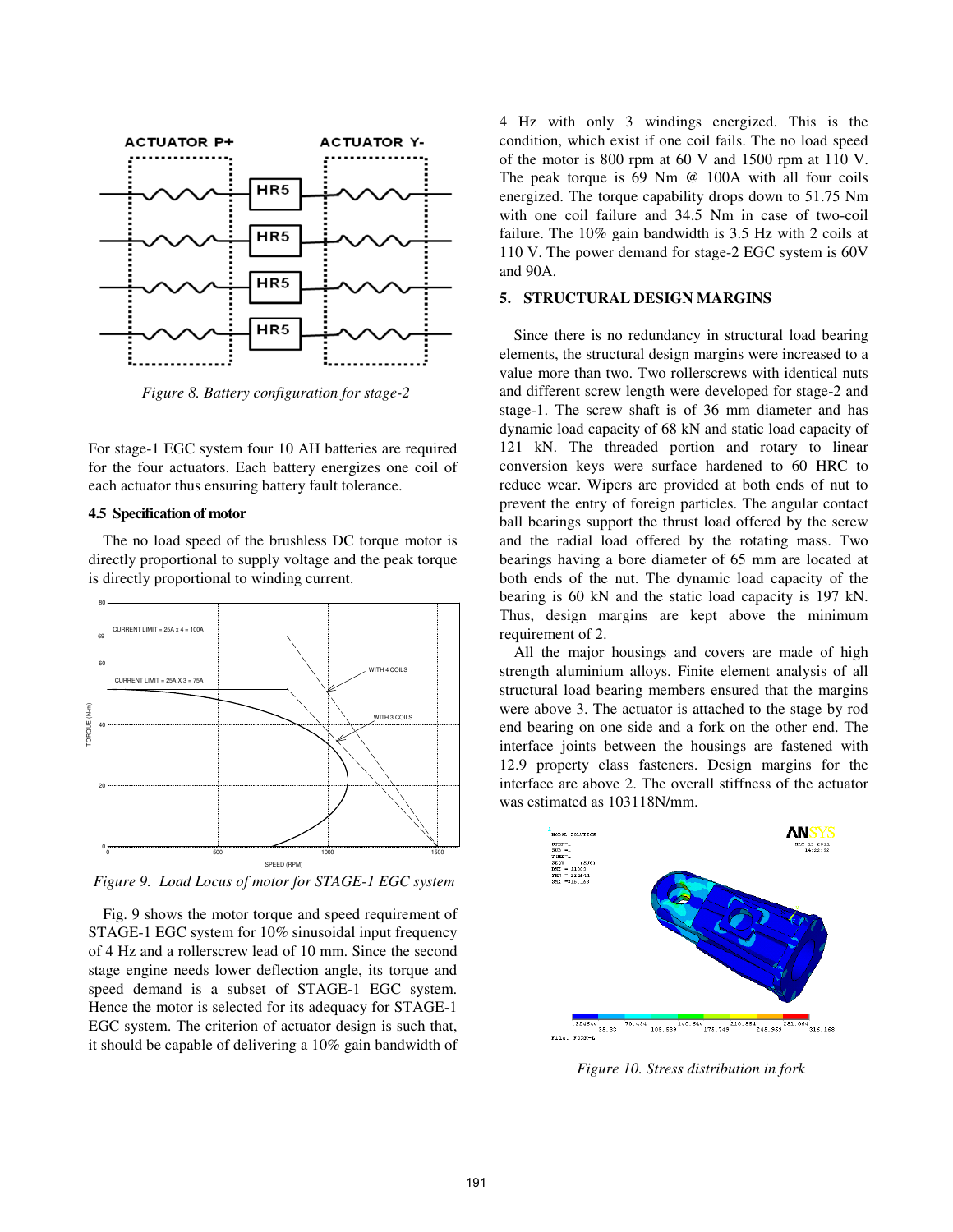## **6. TEST PLAN**

The actuator has to be subjected to performance evaluation tests under simulated flight environment conditions before its usage in flight. The tests include performance characterization and environmental testing.

## **6.1 Mechanical Tests**

 Vibration test: Sinusoidal vibration test is carried out at 10g to assess the capability of actuator under periodic and transient excitation caused by instabilities like POGO and transients due to staging, engine ignition and shut off. The random vibration test is done at 13.5g (rms) and subjects the actuators to a higher vibration level than the actual condition in flight. The tests will be done in all three axes to the specified levels.

Shock test: This test is done at an acceleration of 50g to verify the resistance of actuators to mechanical shocks. The test is carried out using drop shock tester or simulating the shock in the vibration shaker system. Sine vibration and shock test is only done for qualifying the design.

#### **6.2 Climatic Tests**

Thermal soak is done to verify the performance of the actuator components while subjecting it to dry heat and cold environments. The temperature ranges from  $8^0C$  to  $70^0$ C. Humidity test will access the performance of the actuator in the humid condition encountered in the tropical areas, particularly at launch site. The relative humidity is varied from 85% to 95% and the temperature up to 50  $^{\circ}$ C for a total period of 48 hrs.

## **6.3 Vacuum**

Vacuum test is done to uncover phenomenon like the failure of insulation during the pressure range between 10 to 10<sup>-4</sup> mbar, the effect of corona at pressure range between 1 and 10 -2mbar and swelling of materials.

# **6.4 Standard Room Condition Tests**

The tests include the electrical checks, time and frequency domain performance analysis, maximum force capability, Starting friction, Backlash, Scale factor and linearity tests*.* 

# **7. DEVELOPMENT MODEL ACTUATOR**

A development model actuator for stage-2 EGC system was realized to verify the design by subjecting it to



*Figure 11. Development Model Actuator for stage-2* 

standard room condition tests. Since the predominant load is offered by the engine inertia and self inertia of the actuator, the actuator was subjected to performance testing with inertia simulated engine. Tests were conducted with four coils energized and with only three coils energized. Time domain and frequency domain test results showed that the performance of electromechanical actuators matched with the specification requirements. The bode plot for 10% frequency response test result is shown in Fig. 12. A bandwidth of 4.7 Hz was demonstrated as against the specification of 4 Hz.



*Figure 12. Frequency response of stage-2 EGC system* 

| SN <sub></sub> | <b>Parameter</b> | STAGE-2     | STAGE-1      |
|----------------|------------------|-------------|--------------|
| 1              | Stall force      | 40 kN       | 40 kN        |
| 2              | Supply voltage   | 60V         | 110 V        |
| 3              | Peak current     | 100 A       | 100 A        |
| 4              | <b>Stroke</b>    | $\pm 60$ mm | $\pm$ 115 mm |
| 5              | 10% Bandwidth    | 4.5 Hz      | $4.5$ Hz     |
| 6              | No load speed    | $135$ mm/s  | $250$ mm/s   |
| 7              | Envelope size    | 220x220mm   | 220x220mm    |
| 8              | Weight           | $18$ Kg     | $21$ Kg      |

*Table 1. Specification of Actuators*